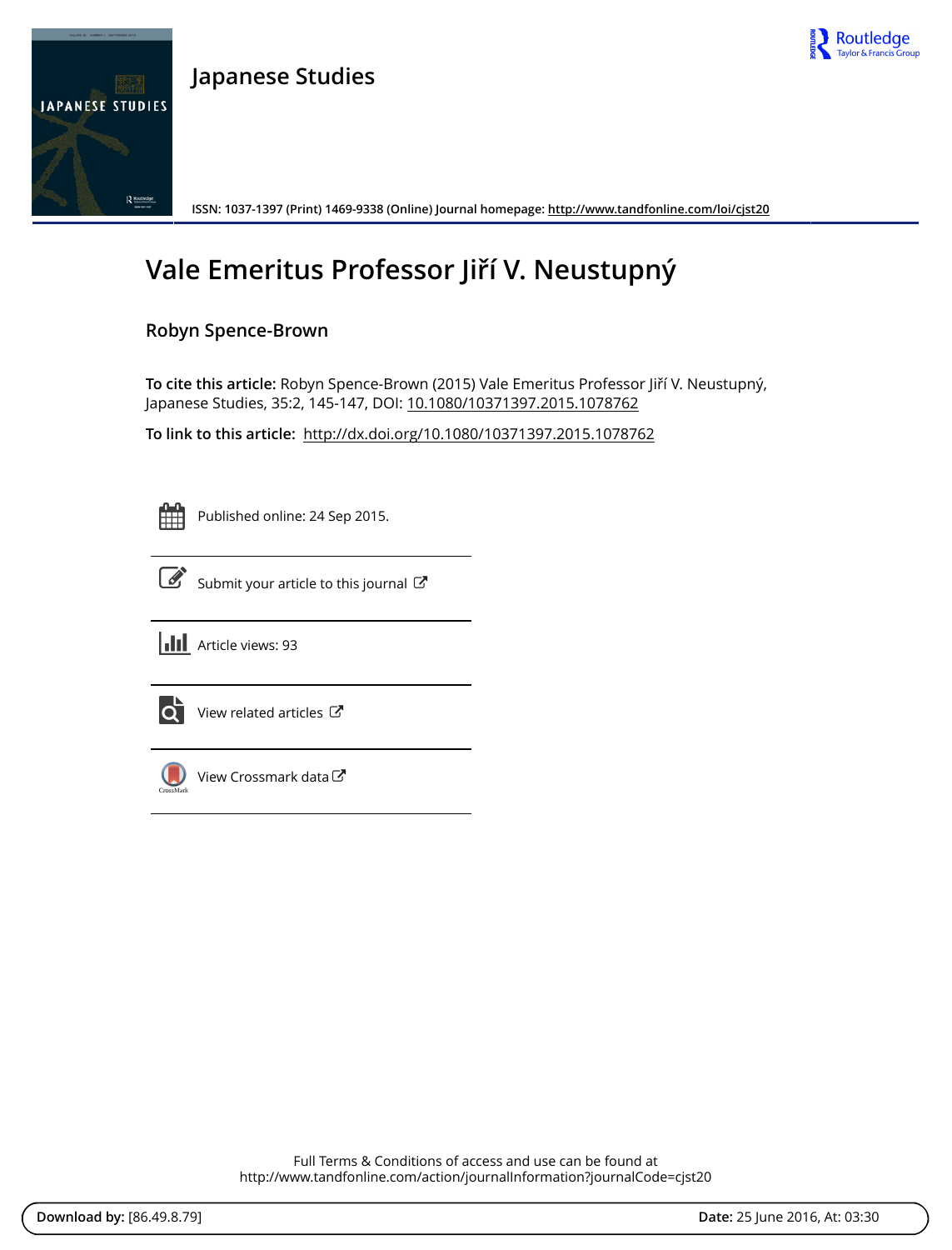#### **OBITUARY**

### Vale Emeritus Professor Jiří V. Neustupný

Emeritus Professor Jiří V. Neustupný, founding Professor of Japanese Studies at Monash University, influential linguist and pioneer in Japanese language education, passed away in Melbourne on Thursday, 2 July 2015, after a long illness.

Professor Neustupný studied Japanese and History of the Far East at Charles University, Prague, Czechoslovakia. After a period as a research student at the University of Tokyo, he obtained a CSc (PhD) from the Oriental Institute of the Czechoslovak Academy of Sciences, where he worked for seven years.

In 1966 he was appointed as the Foundation Professor and Chairman of the Department of Japanese at Monash University, a position which he held for 26 years, developing an innovative and internationally respected program in Japanese Studies. As a sociolinguist, his philosophy for both teaching and research stressed the integration of the study of language with the study of culture and society. He recruited a multi-disciplinary team of young scholars, building a language/area studies department very different to the traditional model for foreign language and literature programs at the time. He established an Honours program which included a period of study in Japan from the earliest years, stressing immersion approaches both at home and abroad, and integrating research into undergraduate and postgraduate teaching, producing a generation of young students who participated actively in the developing the Australia–Japan relationship.

Professor Neustupný had many academic interests and published prolifically on a wide range of topics, but he is best known for his Language Management Framework, developed together with Björn Jernudd (with whom he worked at Monash) as well as for his ideas on teaching language for Interactive Competence. He loved to debate ideas with colleagues and students, and was instrumental in launching and progressing many academic careers across a range of disciplines in Japanese Studies. A considerable number of the promising young colleagues and students he nurtured have gone on to become professors of their own programs around the world. While stressing the need for a deep understanding of Japan, taught by specialists in their disciplines, he also took the business of language teaching very seriously, using his extensive links in Japan to recruit wellqualified young teachers as tutors, many of whom continued their postgraduate studies under his guidance and returned home to become leading scholars in Japan, or elsewhere.

Apart from his work within his own department, Professor Neustupný possessed a broad vision which included co-founding, with Professor Yoshio Sugimoto of La Trobe University, the Japanese Studies Centre in 1981, which was set up as an interdisciplinary centre focused on Japan-related research across the universities in Melbourne.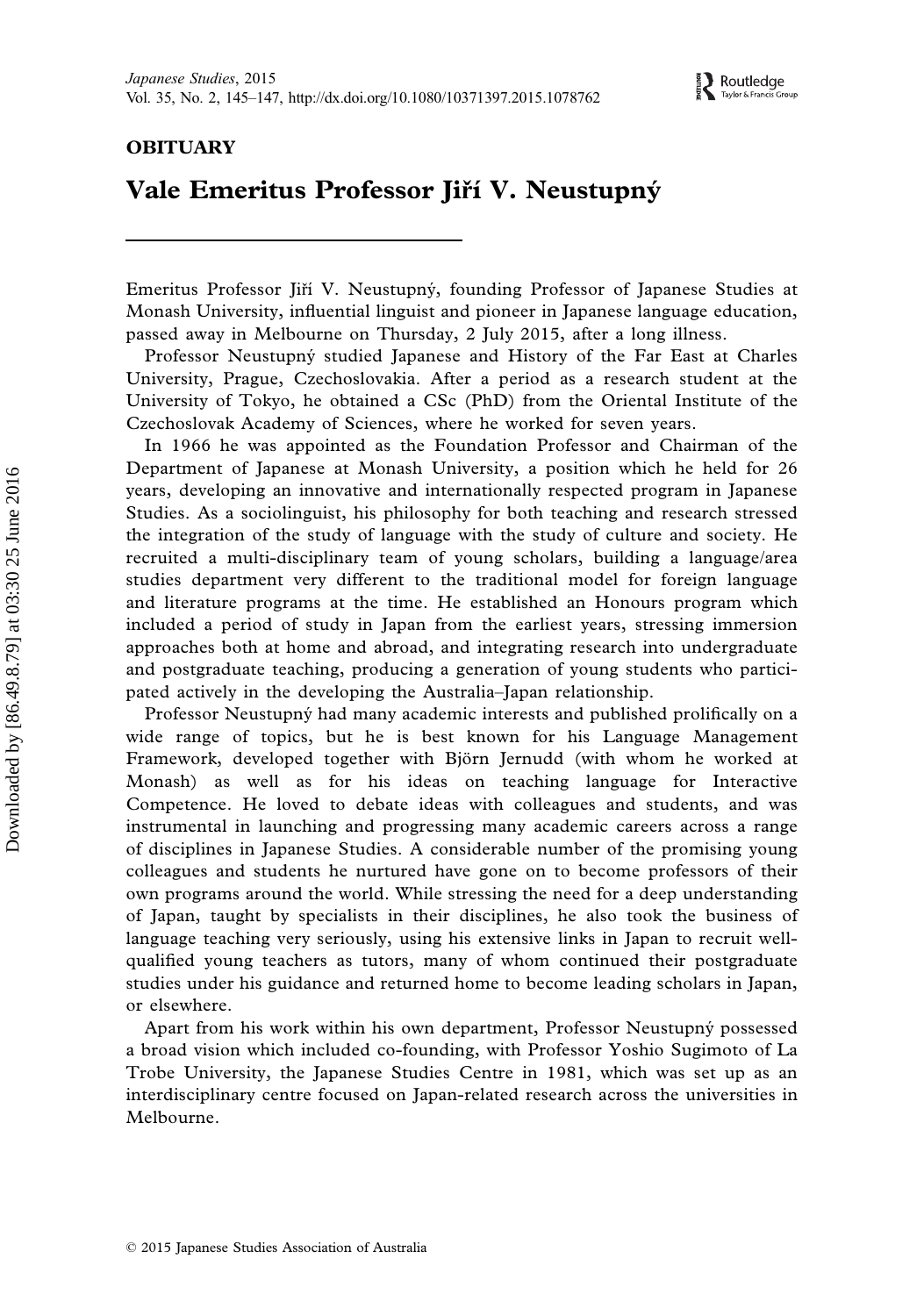

FIGURE 1. Premier John Cain and Professor Neustupný at the opening of the Japanese Studies Centre at Monash University. Photograph courtesy of the Monash University Archives.

He also supported Asian studies more generally and was the Foundation Director of the Institute for Contemporary Asian Studies at Monash, and Fellow of the Australian Academy of Humanities.

Professor Neustupný had an important role as a passionate advocate for Japanese outside of the university – being particularly influential in the establishment of Japanese as a school subject in Victoria. He was an active participant in curriculum committees during a formative period for Japanese teaching, and mentor to many of the teachers who built the discipline from the 1970s until recent years. His focus on sociolinguistic and cultural competence and on the provision of authentic opportunities to interact in Japanese was ahead of its time, and can be seen as the forerunner of many of the directions in which language teaching has moved in recent years.

After his retirement from Monash University, Prof Neustupný embarked on an equally active career in Japan. There he became the first non-Japanese full professor at Osaka University (1993–1997), and held professorial appointments at Chiba University (1997–1999) and Oberlin University (1994–2004) where he taught hundreds of undergraduate and postgraduate students. He continued to be actively involved in professional associations and centres in Japan and elsewhere, including The Society for Teaching Japanese as a Foreign Language, The Japanese Association for Language Policy, and The Japanese Association of Sociolinguistic Sciences. He and his wife Reiko returned to Australia in 2004, to join his children and grandchildren in Melbourne. Tragically, he suffered a severe stroke while visiting Europe in 2005, but bore the limitations of his condition stoically. In 2013, he was awarded the Order of the Rising Sun.

Professor Neustupný was a seminal figure in Japanese studies in Australia, and more broadly. His academic output was prodigious, but in addition he was a visionary and an activist, influencing the shape of several important institutions,